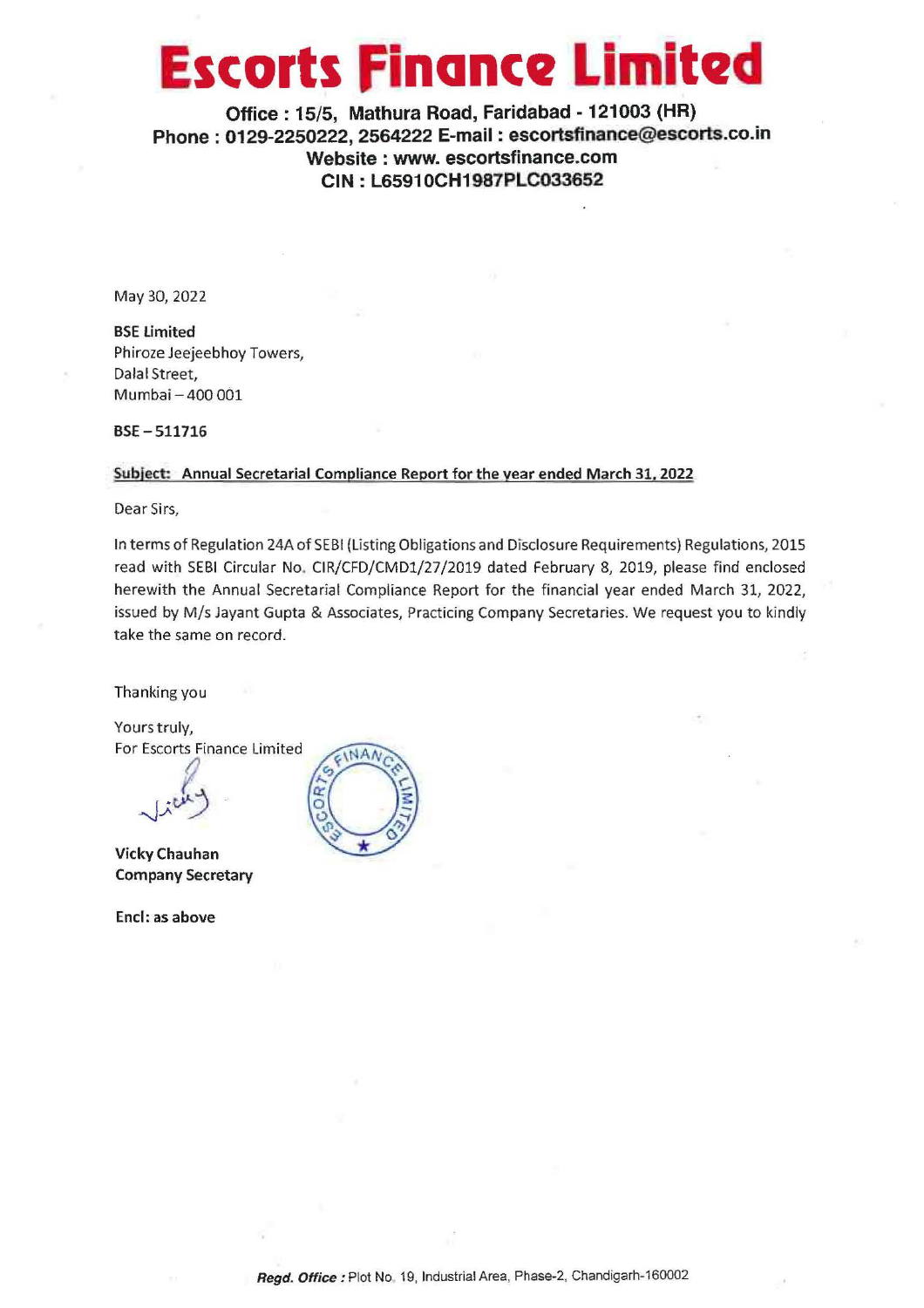## **JAYANT GUPTA & ASSOCIATES**

- ·

COMPANY SECRETARIES

## **AN UAL SECRETARIAL COMPLIANCE REPORT OF ESCORTS FINANCE LIMITED FOR THE YEAR ENDED ON MARCH 31, 2022**

I, Jayant Gupta, Practicing Company Secretary have examined:

- (a) all the documents and records made available to us and explanation provided by **Escorts Finance Limited** ("the listed entity"),
- (b) the filings/ submissions made by the listed entity to the stock exchanges,
- (c) website of the listed entity,
- (d) any other document/ filing, as may be relevant, which has been relied upon to make this certification,

for the year ended March 31, 2022 ("Review Period") in respect of compliance with the provisions of :

- (a) the Securities and Exchange Board of India Act, 1992 ("SEBI Act") and the Regulations, circulars, guidelines issued thereunder; and
- (b) the Securities Contracts (Regulation) Act, 1956 ("SCRA"), rules made thereunder and the Regulations, circulars, guidelines issued thereunder by the Securities and Exchange Board of India ("SEBI");

The specific Regulations, whose provisions and the circulars/ guidelines issued thereunder, have been examined, include:-

- (a) Securities and Exchange Board of India (Listing Obligations and Disclosure Requirements) Regulations, 2015;
- (b) Securities and Exchange Board of India (Issue of Capital and Disclosure Requirements) Regulations, 2018;
- (c) Securities and Exchange Board of India (Substantial Acquisition of Shares and Takeovers) Regulations, 2011;
- (d) Securities and Exchange Board of India (Issue and Listing of Non-Convertible and Redeemable Preference Shares) Regulations,2013;
- (e) Securities and Exchange Board of India (Prohibition of Insider Trading) Regulations, 2015;
- (f) Securities and Exchange Board of India (Depositories and Participants) Regulations, 2018;

and circulars/ guidelines issued thereunder;

and based on the above examination, I hereby report that, during the Review Period:

(a) The listed entity has complied with the provisions of the above Regulations and circulars/ guidelines issued thereunder, except in respect of matters specified below:-

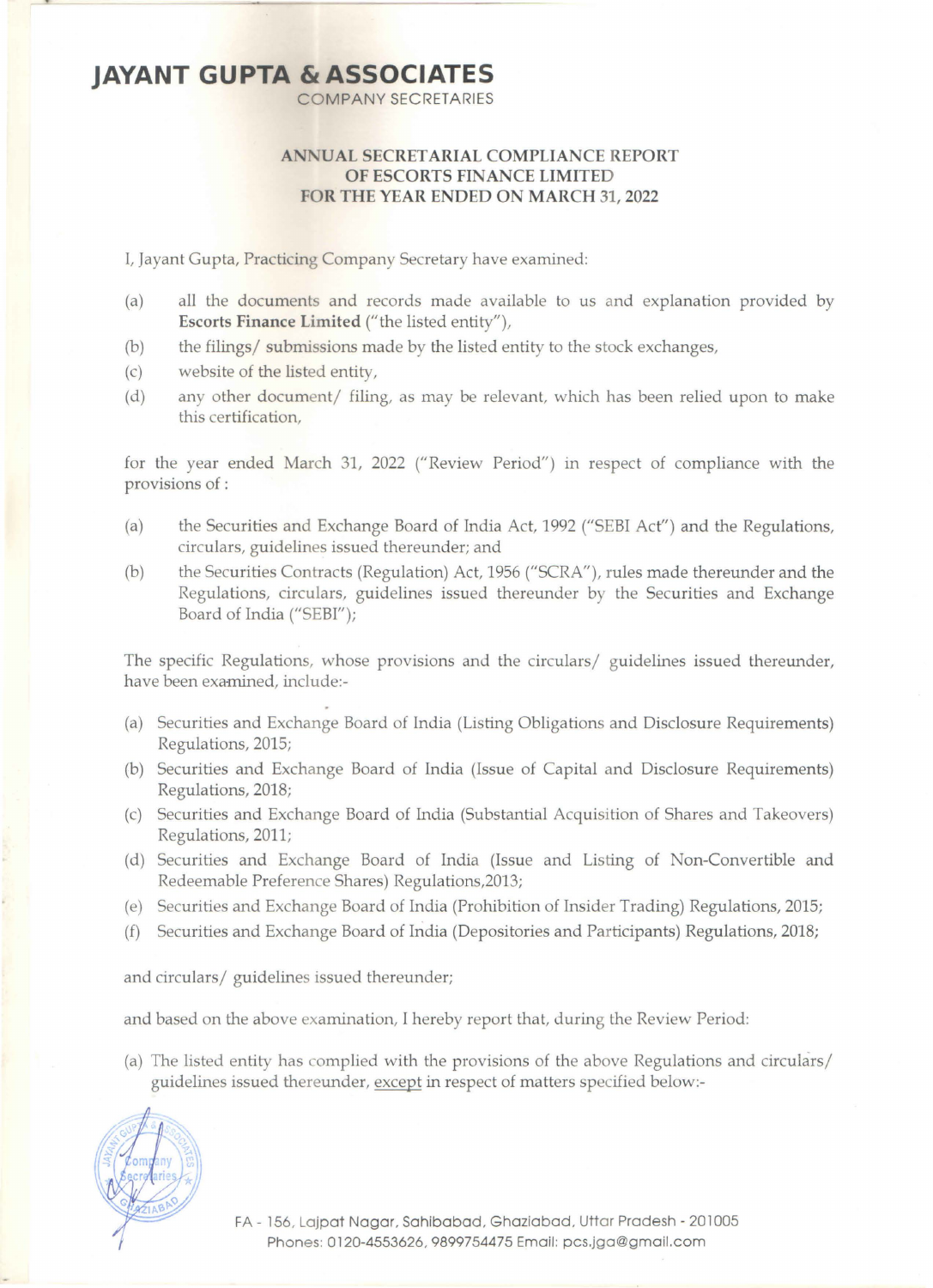| Sr.<br>No.   | <b>Compliance Requirement</b><br>(Regulations/circulars/<br>guidelines including specific<br>clause)                                                                               | Deviations                                                                                                                                                                                                   | <b>Observations/Remarks</b><br>of the Practicing<br><b>Company Secretary</b> |
|--------------|------------------------------------------------------------------------------------------------------------------------------------------------------------------------------------|--------------------------------------------------------------------------------------------------------------------------------------------------------------------------------------------------------------|------------------------------------------------------------------------------|
| $\mathbf{1}$ | Payment of fee and other charges<br>as per Regulation 14 of Securities<br>and Exchange Board of India<br>(Listing Obligations and<br>Disclosure Requirements)<br>Regulations, 2015 | The annual listing<br>fee payment was<br>made in two<br>tranches. The first<br>tranche was made<br>on April 27, 2021<br>and second<br>tranche was made<br>on May 05, 2021<br>i.e. with a delay of<br>5 days. | Complied with. Action<br>closed.                                             |

- (b) The listed entity has maintained proper records under the provisions of the above Regulations and circulars/ guidelines issued thereunder insofar as it appears from my/ our examination of those records.
- (c) The following are the details of actions taken against the listed entity/ its promoters/ directors/ material subsidiaries either by SEBI or by Stock Exchanges (including under Standard Operating Procedures issued by SEBI through various circulars) under aforesaid Acts/ Regulations and circulars/ guidelines issued thereunder: **NOT APPLICABLE**
- (d) The listed entity has taken the following actions to comply with the observations made in previous reports:

| Sr.<br>No.   | Observations of<br>the Practicing<br>Company<br>Secretary in the<br>previous reports | Observations made in<br>the<br>secretarial<br>compliance report for<br>the year ended 2021                                                                                                                                                                                             | Actions taken<br>by the listed<br>entity, if any | Comments of the<br>Practicing<br>Company<br>Secretary on<br>the<br>actions taken<br>by<br>the listed entity |
|--------------|--------------------------------------------------------------------------------------|----------------------------------------------------------------------------------------------------------------------------------------------------------------------------------------------------------------------------------------------------------------------------------------|--------------------------------------------------|-------------------------------------------------------------------------------------------------------------|
| $\mathbf{1}$ | Not applicable                                                                       | Delay in payment of<br>Annual Listing Fee for<br>the year $2020-21$ to BSE<br>Limited. The fee was<br>paid on November 21,<br>2020. BSE Limited failed<br>to encash the listing fee<br>cheque paid in July 2020<br>within its validity and<br>requested for payment<br>electronically. | Complied<br>with. Action<br>closed.              | No further<br>comments                                                                                      |